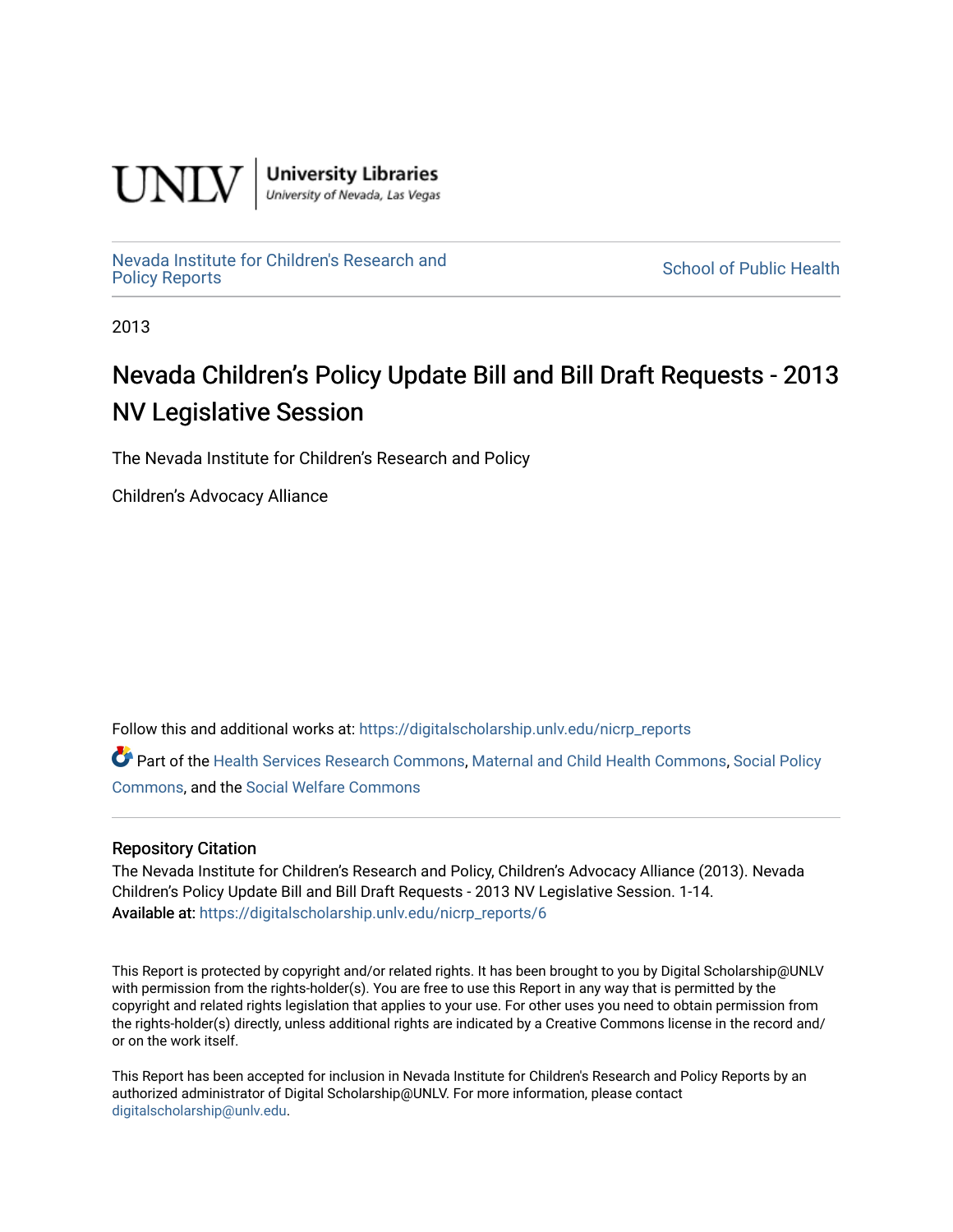## **Nevada Children's Policy Update Bill and Bill Draft Requests - 2013 NV Legislative Session**

A complete list of Bill Draft Requests (BDRs) are available on the NV State Legislature homepage at [www.leg.state.nv.us](http://www.leg.state.nv.us/)

| Bill #       | <b>BDR</b> | <b>Description</b>                                                                                                                                                                                    | <b>Requestor</b>                                                | <b>Status</b>                                                                                              |
|--------------|------------|-------------------------------------------------------------------------------------------------------------------------------------------------------------------------------------------------------|-----------------------------------------------------------------|------------------------------------------------------------------------------------------------------------|
|              |            | <b>CHILD WELFARE</b>                                                                                                                                                                                  |                                                                 |                                                                                                            |
|              | 5          | Makes it a crime for a parent or guardian to fail to report a missing<br>child or the death of a child.                                                                                               | Senator Manendo                                                 |                                                                                                            |
| <b>AB93</b>  | 61         | Makes various changes concerning investigations relating to child<br>care facilities.                                                                                                                 | Legislative Committee on<br>Child Welfare & Juvenile<br>Justice | <b>Amended, Passed Assembly</b><br>and Senate<br><b>Approved by the Governor</b>                           |
| <b>SB99</b>  | 65         | Makes various changes concerning the protection of children and<br>youth in the child welfare system from identity theft.                                                                             | Legislative Committee on<br>Child Welfare & Juvenile<br>Justice | Amended, Passed Senate and<br>Amended, Passed Assembly<br>To enrollment                                    |
| <b>SB176</b> | 66         | Revises various provisions concerning investigations of reports of<br>abuse or neglect of a child.                                                                                                    | Legislative Committee on<br>Child Welfare & Juvenile<br>Justice | Amended, Passed Senate and<br>Amended, Passed Assembly<br>To enrollment                                    |
| AB81         | 67         | Revises various provisions relating to the protection of children from<br>abuse and neglect.                                                                                                          | Legislative Committee on<br>Child Welfare & Juvenile<br>Justice | Per JSR 14.3.1 - No further<br>action allowed                                                              |
| <b>SB98</b>  | 68         | Revises various provisions concerning reasonable efforts required of<br>an agency which provides child welfare services to preserve and<br>reunify the family of a child in the child welfare system. | Legislative Committee on<br>Child Welfare & Juvenile<br>Justice | <b>Amended, Passed Senate</b><br>and Assembly<br><b>Approved by the Governor</b>                           |
| <b>SB97</b>  | 69         | Revises various provisions relating to the hearings concerning<br>children who are removed from their homes.                                                                                          | Legislative Committee on<br>Child Welfare & Juvenile<br>Justice | <b>Amended, Passed Senate</b><br>and Assembly<br><b>Approved by the Governor</b>                           |
| <b>SB414</b> | 70         | Makes it unlawful to engage in certain acts relating to capturing and<br>transmitting certain violent images involving a child.                                                                       | Senate Committee on<br>Judiciary                                | <b>Amended, Passed Senate</b><br>and Assembly<br><b>Approved by the Governor</b>                           |
| AB315        | 73         | Revises various provisions concerning abuse or neglect of a child.                                                                                                                                    | Legislative Committee on<br>Child Welfare & Juvenile<br>Justice | Per JSR 14.3.1 - No further<br>action allowed                                                              |
| <b>SB31</b>  | 385        | Enhances ability of child welfare agencies, schools, courts,<br>probation departments and treatment providers to share information<br>regarding children under their care or supervision.             | Nevada Supreme Court                                            | <b>Amended, Passed Senate</b><br>and Amended, Passed<br><b>Assembly</b><br><b>Approved by the Governor</b> |
| <b>AB348</b> | 457        | Increases quality assurance standards for licensed foster care<br>providers.                                                                                                                          | Assemblyman Frierson                                            | <b>Amended, Passed Assembly</b><br>and Senate<br><b>Approved by the Governor</b>                           |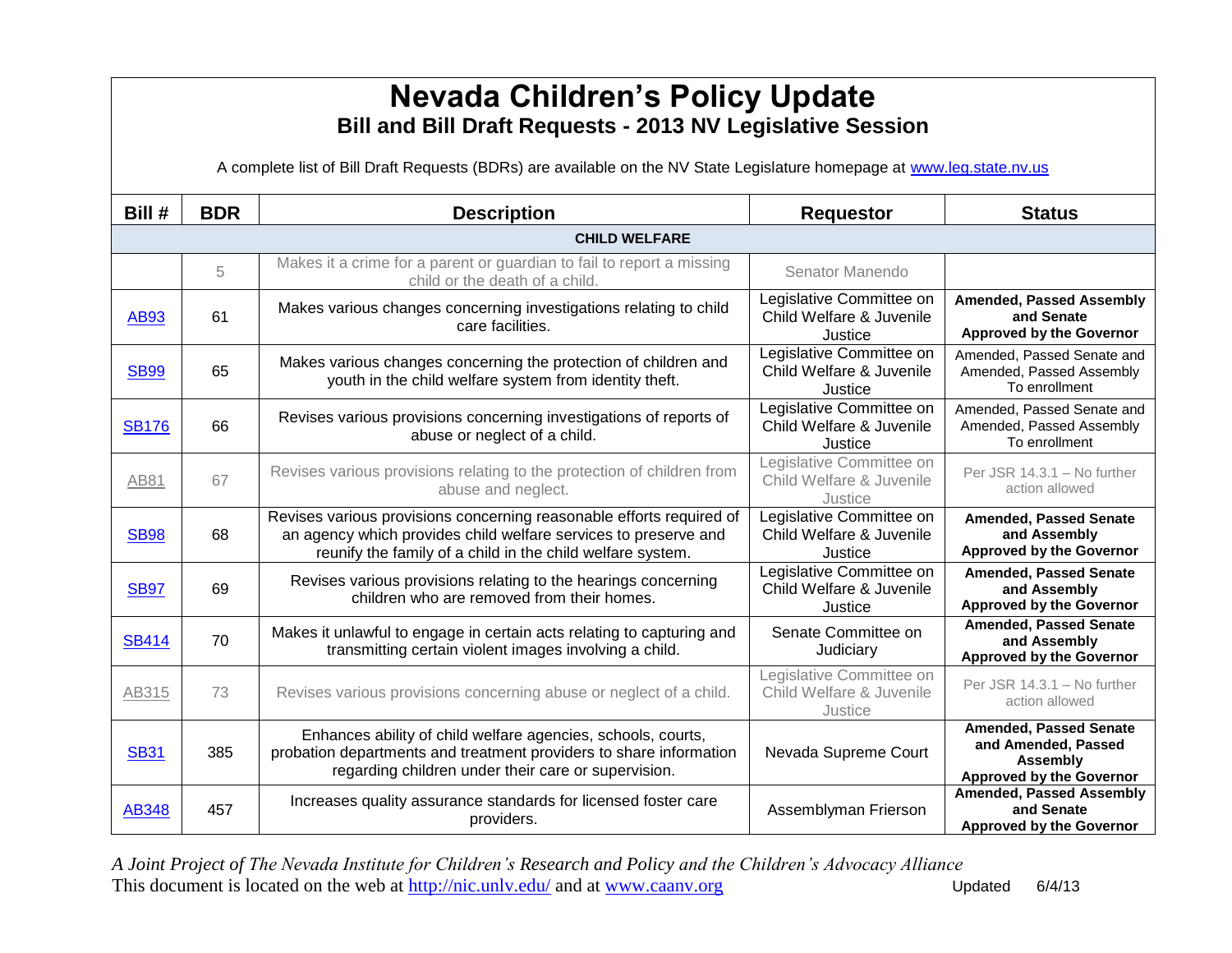| AB149        | 505  | Revises provisions concerning persons legally responsible for the<br>psychiatric care of a child who is in the custody of an agency which<br>provides child welfare services.                      | Legislative Committee on<br><b>Health Care</b>                                | Per JSR 14.3.1 - No further<br>action allowed                                           |
|--------------|------|----------------------------------------------------------------------------------------------------------------------------------------------------------------------------------------------------|-------------------------------------------------------------------------------|-----------------------------------------------------------------------------------------|
| AB92         | 506  | Revises provisions relating to the placement of a foster child with<br>fictive kin.                                                                                                                | Legislative Committee on<br><b>Health Care</b>                                | Per JSR 14.3.1 - No further<br>action allowed                                           |
| AB100        | 532  | Designates 5 family court judges in larger counties with a population<br>of 700,000 or more to hear only cases involving child abuse and<br>neglect and adoptions of children in foster care.      | Assemblyman Eisen<br>(originally requested by<br>Assemblywoman<br>Mastroluca) | Per JSR 14.3.1 - No further<br>action allowed                                           |
| <b>AB155</b> | 610  | Revises provisions governing reports of abuse or neglect of a child.                                                                                                                               | Assemblyman Eisen                                                             | <b>Amended, Passed Assembly</b><br>and Senate<br><b>Approved by the Governor</b>        |
| <b>AB154</b> | 611  | Revises provisions governing child death review teams.                                                                                                                                             | Assemblyman Eisen                                                             | <b>Amended, Passed Assembly</b><br>and Senate<br><b>Approved by the Governor</b>        |
| AB393        | 919  | Establishes a Bill of Rights for Siblings in Foster Care.                                                                                                                                          | Assemblywoman Fiore                                                           | <b>Amended, Passed Assembly</b><br><b>And Senate</b><br><b>Approved by the Governor</b> |
| <b>AB174</b> | 991  | Revises provisions governing proceedings relating to the abuse or<br>neglect of a child.                                                                                                           | Assembly Committee on<br>Judiciary                                            | <b>Amended, Passed Assembly</b><br>and Senate<br><b>Approved by the Governor</b>        |
| <b>AB217</b> | 993  | Revises provisions governing criminal background checks for<br>applicants for employment with a department of juvenile justice or an<br>agency which provides child welfare services.              | Assembly Committee on<br>Judiciary                                            | <b>Amended, Passed Assembly</b><br>and Senate<br><b>Approved by the Governor</b>        |
| <b>SB451</b> | 1084 | Directs the Legislative Committee on Child Welfare and Juvenile<br>Justice to conduct an interim study concerning standards of care for<br>specialized foster homes.                               | Senate Committee on<br><b>Health &amp; Human Services</b>                     | Amended, Senate Final<br>Passage - 5/18/13<br>EXEMPT - JSR 14.6.4(a)                    |
|              |      | <b>EDUCATION</b>                                                                                                                                                                                   |                                                                               |                                                                                         |
| W            | 32   | Revises provisions governing textbooks in public schools.                                                                                                                                          | Assemblywoman Neal                                                            |                                                                                         |
| <b>SJR10</b> | 35   | SJR: Proposes to amend the Nevada Constitution to allow for<br>voucher schools.                                                                                                                    | Senator Cegavske                                                              | Per JSR 14.3.1 - No further<br>action allowed                                           |
| <b>AB337</b> | 45   | SCR: Encourages school districts to develop programs to promote<br>fresh fruits and vegetables in schools.                                                                                         | Assemblywoman Carlton<br>(originally requested by<br>Senator Horsford)        | <b>Passed Assembly and</b><br><b>Senate</b><br><b>Approved by the Governor</b>          |
| SJR6         | 47   | SJR: Proposes to amend the Nevada Constitution to create a<br>Millennium Scholarship Trust Fund and prohibit the use of certain<br>proceeds of the Tobacco Settlement Agreement for purposes other | Nevada Youth Legislature                                                      | Per JSR 14.3.1 - No further<br>action allowed                                           |
|              |      | than the Millennium Scholarship Program.                                                                                                                                                           |                                                                               |                                                                                         |
| AB124        | 60   | Revises provisions governing eligibility for a Governor Guinn<br>Millennium Scholarship for students who violate cheating code.                                                                    | Assemblyman Munford                                                           | Per JSR 14.3.1 - No further<br>action allowed<br>Per JSR 14.3.1 - No further            |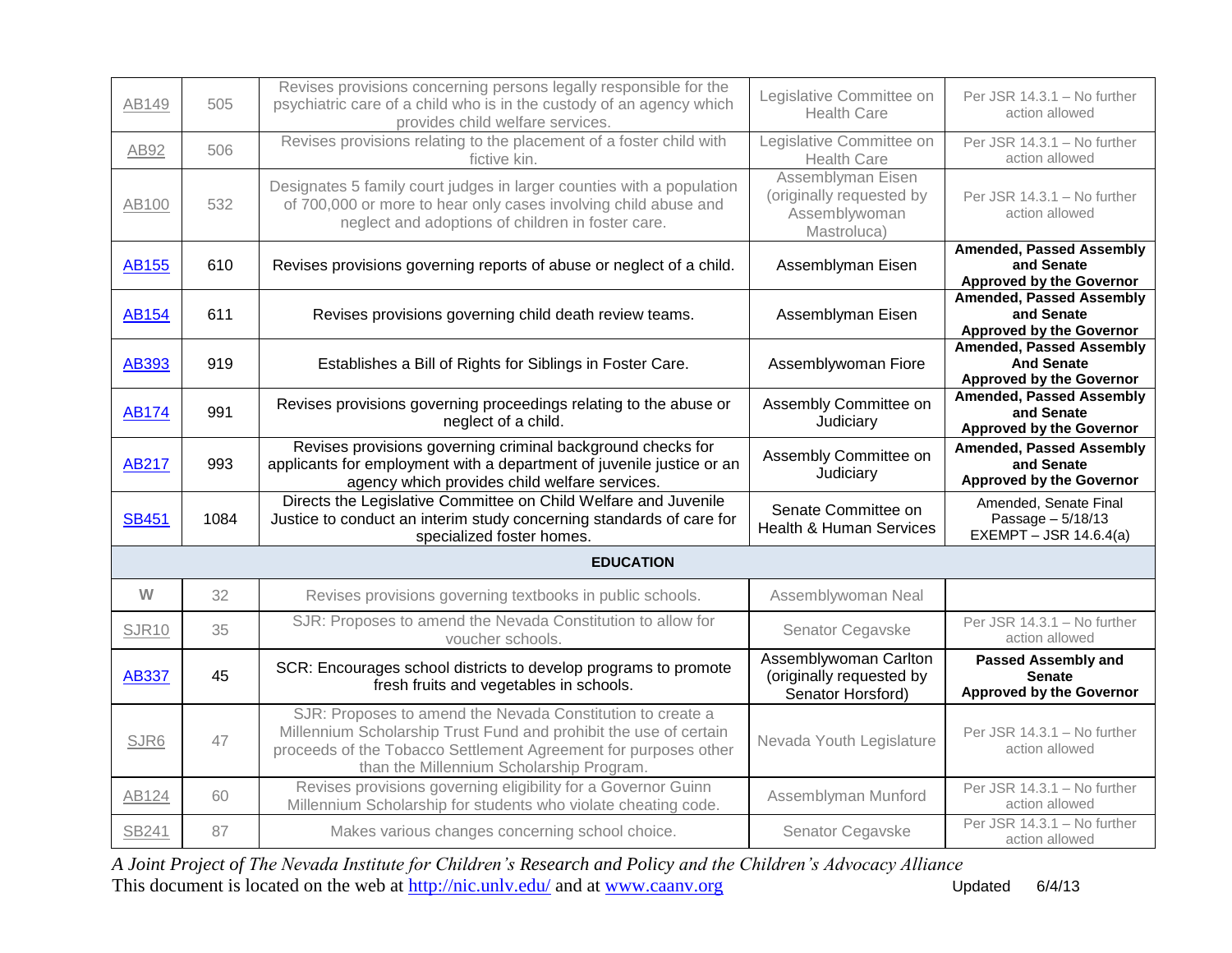| <b>SB182</b> | 138 | Expands full-day kindergarten in public schools.                                                                                                                      | Assemblywoman Smith                   | <b>Joint Education Committee</b><br>$4/10/13$ – amend and re-refer<br>Senate Finance<br>$5/28/13$ - Not heard |
|--------------|-----|-----------------------------------------------------------------------------------------------------------------------------------------------------------------------|---------------------------------------|---------------------------------------------------------------------------------------------------------------|
| <b>SB293</b> | 140 | Makes appropriation to the Trust Account for the Education of<br>Dependent Children                                                                                   | Assemblywoman Smith                   | Senate Finance<br>$4/15/13$ - No action                                                                       |
| <b>SB407</b> | 143 | Revises provisions governing the statewide performance evaluation<br>system for teachers and administrators.                                                          | Assemblywoman Smith                   | Amended, Passed Senate and<br>Assembly<br>To enrollment                                                       |
| <b>SB392</b> | 147 | Revises provisions governing boards of trustees of school districts.                                                                                                  | Assemblyman Segerblom                 | <b>Amended, passed Senate</b><br>and Amended, passed<br>Assembly<br><b>Approved by the Governor</b>           |
| AB103        | 152 | Revises provisions governing the duties of school police.                                                                                                             | Assemblyman Carrillo                  | Per JSR 14.3.2 - No further<br>action allowed                                                                 |
| AB254        | 158 | Enacts provisions relating to school choice.                                                                                                                          | Assemblyman Hansen                    | Per JSR 14.3.1 - No further<br>action allowed                                                                 |
| AB460        | 195 | Revises provisions governing the Statewide System of<br>Accountability for Public Schools in accordance with the waiver from<br>the Federal No Child Left Behind Act. | Legislative Committee on<br>Education | <b>Amended, Passed Assembly</b><br>and Senate<br><b>Approved by the Governor</b>                              |
| <b>SB207</b> | 196 | Revises provisions relating to examinations, reports and data related<br>to K-12 public education.                                                                    | Legislative Committee on<br>Education | Per JSR 14.3.1 - No further<br>action allowed                                                                 |
| <b>SB447</b> | 197 | Revises provisions governing personnel in public schools.                                                                                                             | Legislative Committee on<br>Education | <b>Amended, Passed Senate</b><br><b>And Assembly</b><br><b>Approved by the Governor</b>                       |
| <b>AB259</b> | 198 | Revises provisions governing the P-16 Advisory Council.                                                                                                               | Legislative Committee on<br>Education | <b>Amended, Passed Assembly</b><br>and Senate<br><b>Approved by the Governor</b>                              |
| <b>AB79</b>  | 199 | Revises provisions governing early childhood education.                                                                                                               | Legislative Committee on<br>Education | <b>Amended, Passed Assembly</b><br>and Senate<br><b>Approved by the Governor</b>                              |
| AB205        | 200 | Revises provisions governing charter schools.                                                                                                                         | Legislative Committee on<br>Education | Amended, Passed Assembly<br>Amended, Passed Senate<br>To printer                                              |
| AJR8         | 201 | Proposes to amend the Nevada Constitution to provide for the<br>appointment of a Student Regent to the Board of Regents of the<br>University of Nevada.               | Legislative Committee on<br>Education | <b>Assembly Education</b><br>$4/8/13 - Do$ pass<br>To Assembly Ways & Means<br>$5/13/13$ – No Action          |
| <b>SB435</b> | 202 | Creates the K-12 Public Education Stabilization Account.                                                                                                              | Legislative Committee on<br>Education | Senate Finance<br><b>EXEMPT</b>                                                                               |
| AB459        | 203 | Revises provisions relating to school property.                                                                                                                       | Legislative Committee on<br>Education | <b>Amended, Passed Assembly</b><br>and Senate<br><b>Approved by the Governor</b>                              |
| AB414        | 204 | Requires instruction in cardiopulmonary resuscitation and the use of<br>automated external defibrillators in public secondary schools.                                | Legislative Committee on<br>Education | Amended, Passed Assembly<br>and Senate                                                                        |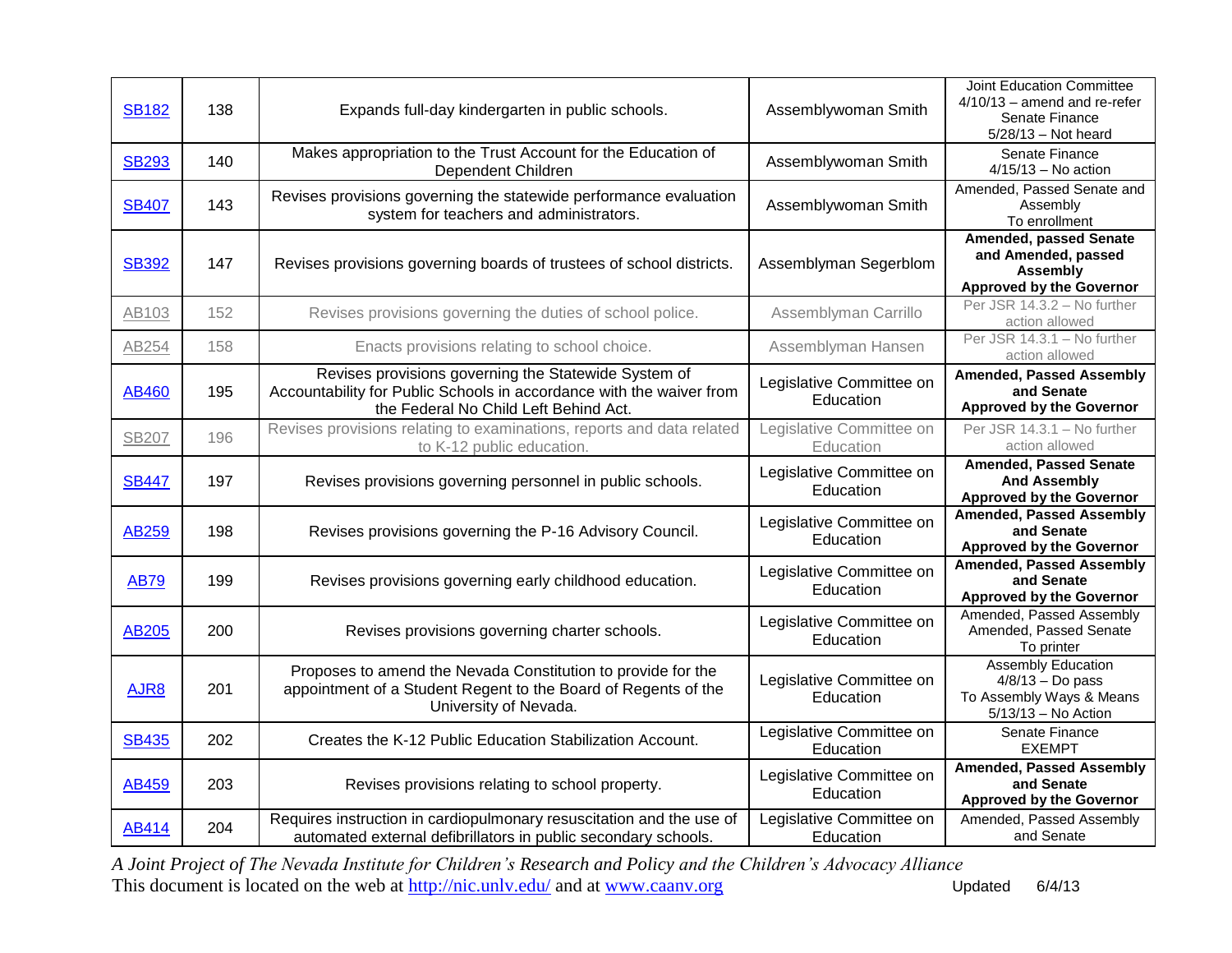|              |     |                                                                                                                                                        |                                                                                      | <b>To Enrollment</b>                                                                       |
|--------------|-----|--------------------------------------------------------------------------------------------------------------------------------------------------------|--------------------------------------------------------------------------------------|--------------------------------------------------------------------------------------------|
|              | 222 | Makes various changes to provisions governing education.                                                                                               | Assemblywoman<br>Mastroluca                                                          |                                                                                            |
| AB260        | 226 | Revises provisions governing tuition charges for certain students<br>within the Nevada System of Higher Education.                                     | Assemblyman Anderson<br>Joint Requestor:<br>Assemblywoman<br><b>Bustamante Adams</b> | Amended, Passed Assembly<br>Amended, Passed Senate<br><b>To Enrollment</b>                 |
|              | 231 | Revises provisions governing education.                                                                                                                | Assemblywoman<br>Dondero Loop                                                        |                                                                                            |
| AB224        | 269 | Revises provisions governing the collection and maintenance of data<br>relating to K-12 public education.                                              | Assemblyman Anderson<br>Joint Requestor:<br>Assemblywoman<br><b>Bustamante Adams</b> | Amended, Passed Assembly<br>and Senate<br>To Enrollment                                    |
| <b>AB109</b> | 271 | Revises provisions governing early childhood education.                                                                                                | Assemblyman Bobzien                                                                  | <b>Amended, Passed Assembly</b><br>and Senate<br><b>Approved by the Governor</b>           |
| AB357        | 272 | Makes various changes to regional training programs for the<br>professional development of teachers and administrators.                                | Assemblyman Bobzien                                                                  | Per JSR 14.3.3 - No further<br>action allowed                                              |
| W            | 304 | Provides for various K-12 education reforms.                                                                                                           | Department of Education                                                              |                                                                                            |
| <b>SB58</b>  | 396 | Revises provisions relating to distance education.                                                                                                     | <b>Clark County School</b><br><b>District</b>                                        | Amended, Passed Senate and<br>Assembly<br>To Enrollment                                    |
| <b>SB59</b>  | 397 | Eliminates a restriction on times during which a charter school may<br>use school buildings owned by a school district.                                | <b>Clark County School</b><br><b>District</b>                                        | Per JSR 14.3.3 - No further<br>action allowed                                              |
| AB164        | 410 | Revises provisions governing education to increase reading literacy.                                                                                   | Assemblyman Kirner                                                                   | Per JSR 14.3.1 - No further<br>action allowed                                              |
| AB238        | 415 | Revises provisions governing graduation from high school.                                                                                              | Assemblyman Kirner                                                                   | Per JSR 14.3.1 - No further<br>action allowed                                              |
|              | 443 | Revises provisions relating to education funding.                                                                                                      | Senator Brower                                                                       |                                                                                            |
| <b>SB164</b> | 454 | Revises provisions governing safe and respectful learning<br>environments in public schools.                                                           | <b>Senator Parks</b>                                                                 | Amended, Passed Senate<br>Amended, Passed Assembly<br>To Enrollment                        |
|              | 456 | Revises provisions governing education.                                                                                                                | Assemblywoman Diaz                                                                   |                                                                                            |
| <b>AB222</b> | 482 | Makes various changes relating to K-12 public education.                                                                                               | Assemblywoman Diaz                                                                   | Assembly Education<br>$4/1/13 - Do$ pass<br>Assembly Ways & Means<br>$4/22/13$ - No action |
| <b>SB477</b> | 499 | Revises provisions relating to the basic support guarantee per pupil<br>for school districts and the allocation of special education program<br>units. | Committee to Study a<br>New Method for Funding<br>Public Schools (SB 11)             | Per JSR 14.3.3 - No further<br>action allowed                                              |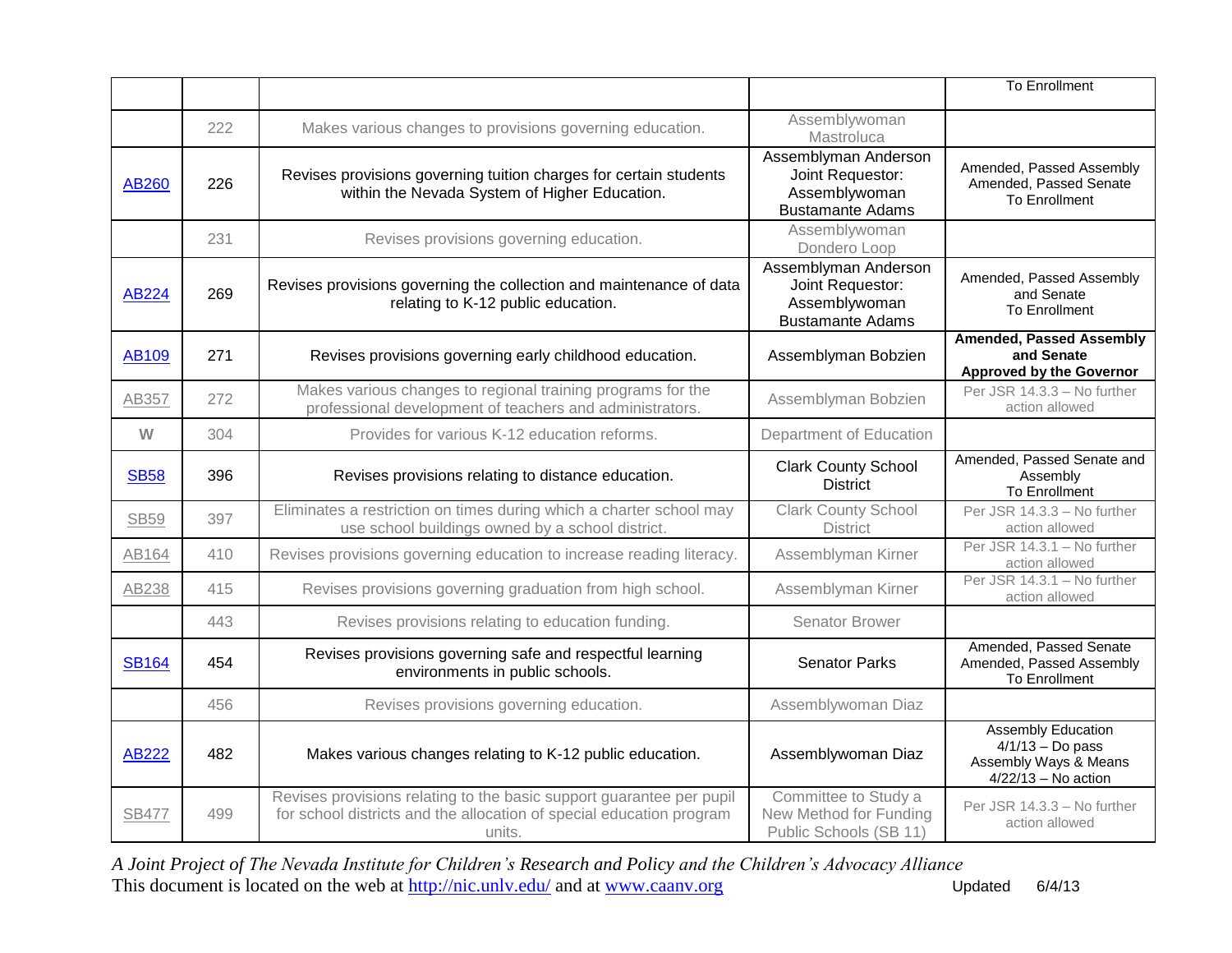| AB458        | 508 | Enacts the Parent Empowerment Law. Revises provisions governing<br>empowerment schools.                                                                       | Assembly Committee on<br>Education                                        | Per JSR 14.3.1 - No further<br>action allowed                                                     |
|--------------|-----|---------------------------------------------------------------------------------------------------------------------------------------------------------------|---------------------------------------------------------------------------|---------------------------------------------------------------------------------------------------|
| AB278        | 512 | Enacts provisions relating to multicultural education.                                                                                                        | Assemblyman Munford                                                       | Per JSR 14.3.1 - No further<br>action allowed                                                     |
|              | 513 | Authorizes schools and institutions of higher education to obtain and<br>administer epinephrine.                                                              | Legislative Committee on<br><b>Health Care</b>                            |                                                                                                   |
| <b>AB377</b> | 514 | Revises provisions governing crime of sexual conduct between a<br>school employee and a pupil.                                                                | Assemblywoman<br>Dondero Loop                                             | <b>Amended, Passed Assembly</b><br>and Senate<br><b>Enrolled and Delivered to</b><br>the Governor |
| AB261        | 521 | Makes various changes governing the crime of sexual conduct<br>between a school employee and a pupil to include former school<br>employees and former pupils. | Assemblyman Frierson                                                      | Per JSR 14.3.1 - No further<br>action allowed                                                     |
| <b>AB288</b> | 524 | Removes the high school proficiency examination and provides for<br>the administration of a value-added assessment in high school.                            | Assemblywoman Flores<br>Joint Requester:<br>Assemblywoman<br>Dondero Loop | Amended, Passed Assembly<br>Amended, Passed Senate<br><b>To Enrollment</b>                        |
| AB490        | 533 | Makes an appropriation to Communities in Schools of Nevada, Inc.<br>to coordinate the provision of student and family services to youth in<br>this State.     | Assembly Committee on<br>Ways and Means                                   | Assembly Ways & Means<br>$4/22/13$ – No action                                                    |
| <b>SB173</b> | 534 | Makes an appropriation to the Knowledge Fund.                                                                                                                 | Assemblywoman Smith                                                       | Senate Finance<br>Exempt Per JSR 14.6.4(a)                                                        |
| W            | 540 | Provides that the proceeds from sale of certain property subject to<br>criminal forfeiture are pledged for educational purposes.                              | Assemblyman Hansen                                                        |                                                                                                   |
| SB290        | 562 | Revises provisions relating to empowering parents to improve K-12<br>public education.                                                                        | Senator Manendo                                                           | Per JSR 14.3.1 - No further<br>action allowed                                                     |
| AB392        | 617 | Revises provisions governing the truancy of pupils.                                                                                                           | Assemblywoman Fiore                                                       | Per JSR 14.3.1 - No further<br>action allowed                                                     |
| SB311        | 637 | Makes various changes concerning education.                                                                                                                   | Senator Ford                                                              | Amended, Passed Senate<br>Amended, Lost in Assembly<br>No further action taken                    |
| <b>SB240</b> | 651 | Makes various changes concerning education.                                                                                                                   | Senator Roberson                                                          | Senate Education<br>$4/16/13$ - Re-referred to<br>Senate Finance                                  |
|              | 684 | Revises provisions governing teacher licensure.                                                                                                               | Assemblywoman<br>Dondero Loop                                             |                                                                                                   |
| SB334        | 688 | Revises provisions relating to public schools.                                                                                                                | Senator Hammond                                                           | Per JSR 14.3.1 - No further<br>action allowed                                                     |
| <b>SB197</b> | 693 | Revises provisions relating to scholarships.                                                                                                                  | Senator Settelmeyer                                                       | Per JSR 14.3.1 - No further<br>action allowed                                                     |
| <b>SB305</b> | 694 | Revises provisions relating to education.                                                                                                                     | Senator Settelmeyer                                                       | Amended, Passed Senate<br>Amended, Passed Assembly<br><b>To Enrollment</b>                        |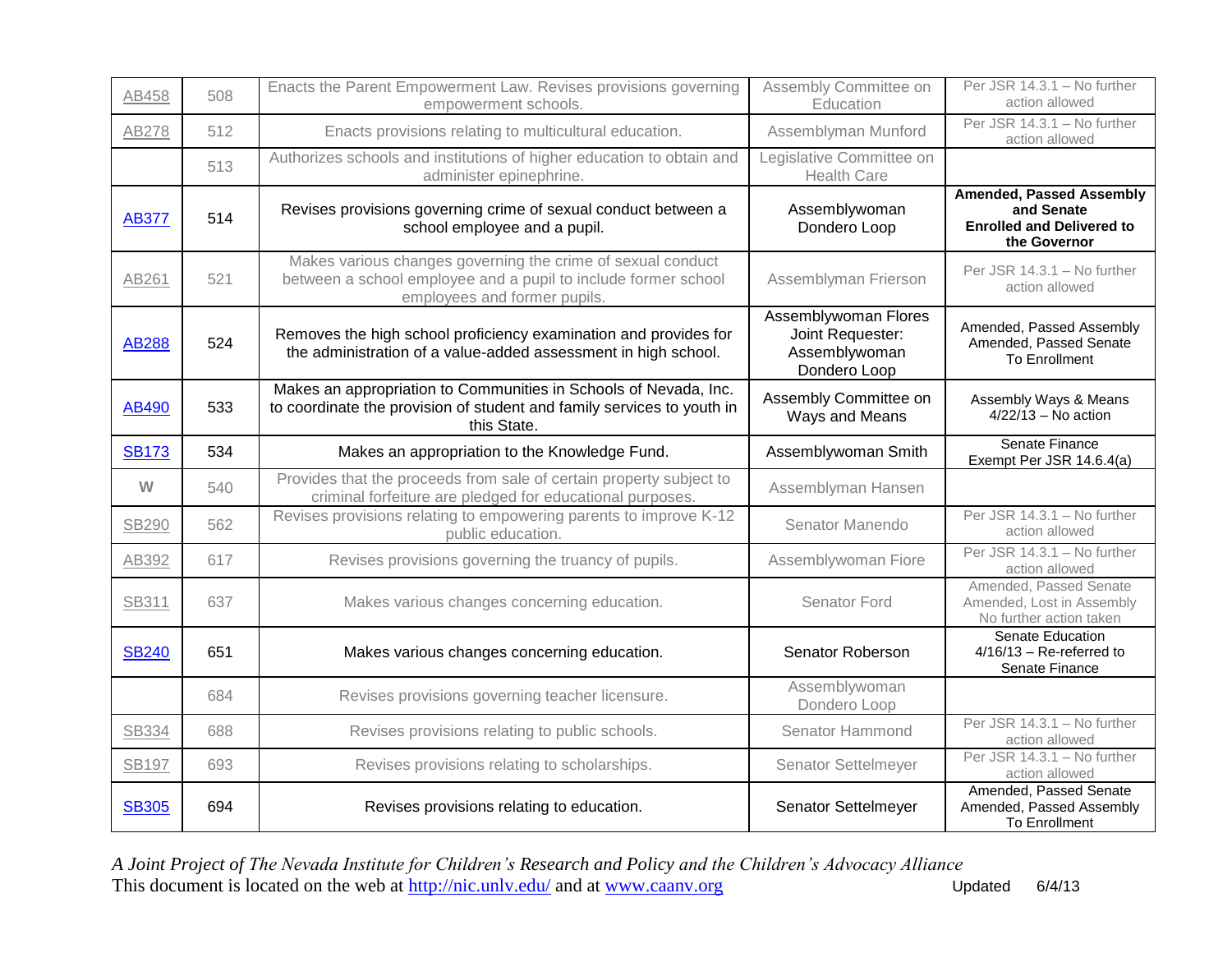| <b>SB345</b> | 700 | Creates the Advisory Council on Science, Technology, Engineering<br>and Mathematics.                                                                                 | Senator Woodhouse                                 | <b>Amended, Passed Senate</b><br>Amended, Passed Assembly<br><b>Approved by the Governor</b>                               |
|--------------|-----|----------------------------------------------------------------------------------------------------------------------------------------------------------------------|---------------------------------------------------|----------------------------------------------------------------------------------------------------------------------------|
| <b>AB373</b> | 716 | Creates tax credit education scholarship program for low-income<br>pupils. Establishes a tax credit for donations to a school tuition<br>organization.               | Assemblyman Duncan                                | <b>Assembly Taxation</b><br>$4/9/13$ – Re-referred to<br>Assembly Ways & Means                                             |
| <b>AB161</b> | 722 | Revises provisions governing the advancement of pupils to higher<br>grade levels including ending the practice of social promotion.                                  | Assembly Committee on<br>Education                | <b>Joint Education Committees</b><br>$4/10/13$ – Amend, do pass<br>To Assembly Ways & Means<br>$5/16/13$ – No Action       |
| AB163        | 723 | Makes various changes to and expands pre-kindergarten programs<br>for children.                                                                                      | Assembly Committee on<br>Education                | <b>Joint Education Committees</b><br>$4/10/13$ - Amend, do pass<br>To Assembly Ways & Means<br>5/13/13 - No Action         |
| AB162        | 724 | Makes various changes relating to class-size reduction.                                                                                                              | Assembly Committee on<br>Education                | <b>Joint Education Committees</b><br>$4/10/13$ - Amend, do pass<br>Passed Assembly<br>To Senate 6/3/13                     |
| <b>AB328</b> | 725 | Revises the calculation of the basic support guarantee for school<br>districts to include an additional percentage for pupils who are<br>limited English proficient. | Assemblyman Elliot<br>Anderson                    | Assembly Ways & Means<br>$5/13/13$ - No Action                                                                             |
| <b>AB376</b> | 774 | Authorizes the reimbursement of teachers for certain out-of-pocket<br>expenses.                                                                                      | Assemblywoman<br>Dondero Loop                     | Assembly Ways & Means<br>$3/25/13$ - No Action                                                                             |
|              |     |                                                                                                                                                                      |                                                   |                                                                                                                            |
| <b>SB256</b> | 782 | Makes various changes relating to education.                                                                                                                         | Senator Hammond                                   | Per JSR 14.3.1 - No further<br>action allowed                                                                              |
|              | 790 | Enacts provisions to support the professional development of<br>teachers and principals who serve in low-performing schools and<br>teach high-risk children.         | Assemblywoman Diaz                                |                                                                                                                            |
| <b>AB272</b> | 791 | Makes various changes relating to K-12 public education.                                                                                                             | Assemblywoman Diaz                                | <b>Assembly Education</b><br>$4/10/13$ - Amend, do pass<br>To Assembly Ways & Means<br>5/13/13 - No Action                 |
| <b>SB320</b> | 831 | Revises provisions relating to medical care in schools.                                                                                                              | Senator Hardy - Joint<br>Requestor: Senator Denis | Passed Senate<br>To Assembly Education<br>6/3/13 - Declared an<br><b>Emergency Measure</b><br>Placed on Chief Clerk's Desk |
| <b>SB102</b> | 837 | Revises provisions relating to the Kenny C. Guinn Memorial<br>Millennium Scholarship.                                                                                | Senator Kieckhefer                                | <b>Amended, Passed Senate</b><br>and Assembly<br><b>Approved by the Governor</b>                                           |
| <b>SB157</b> | 849 | Revises provisions relating to education.                                                                                                                            | Senator Hutchison                                 | <b>Amended, Passed Senate</b><br>and Assembly<br><b>Approved by the Governor</b>                                           |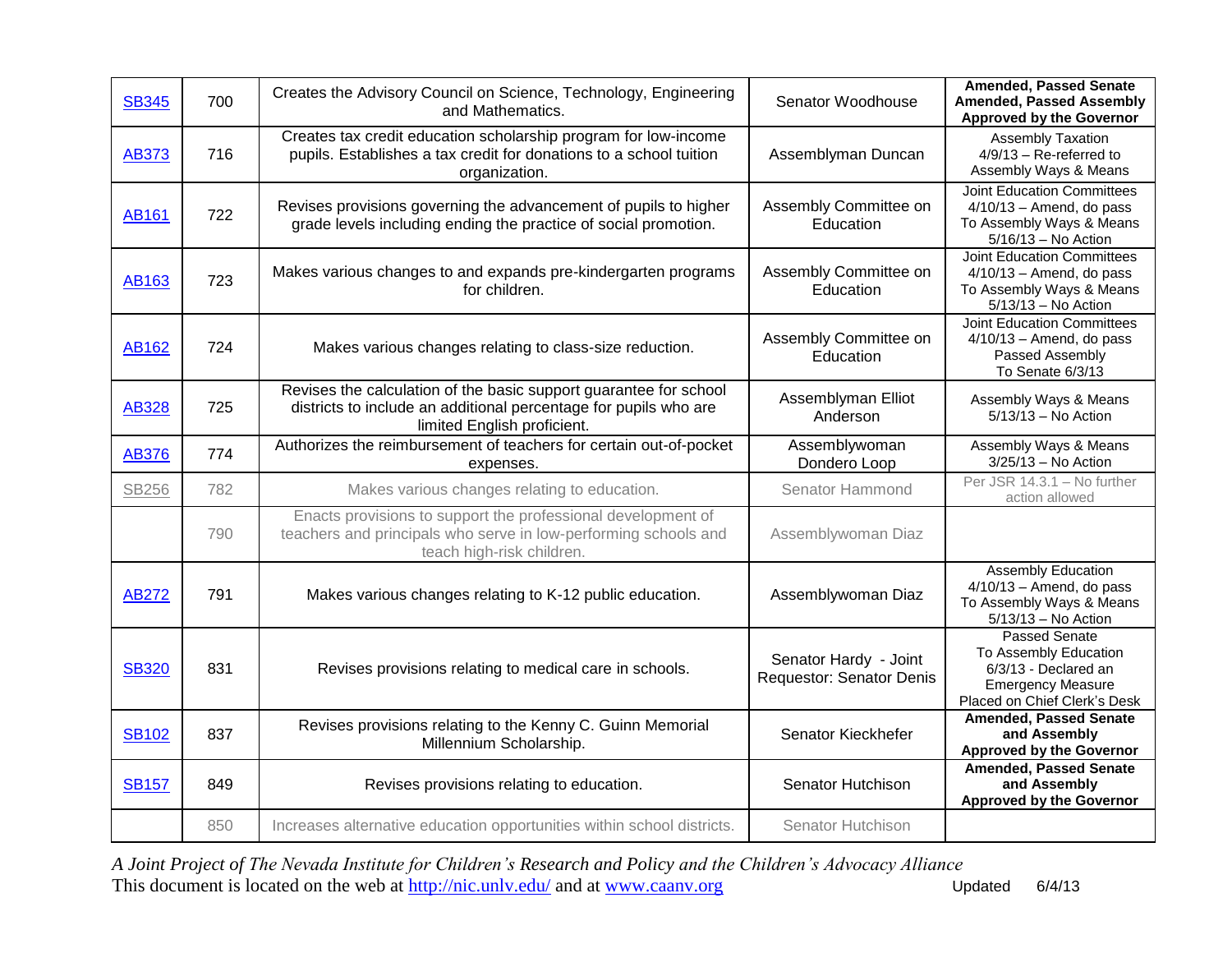| <b>SB260</b> | 856  | Authorizes Legislators to designate that compensation be deposited<br>in the State Distributive School Account.                                 | Senator Hutchison                  | Per JSR 14.3.1 - No further<br>action allowed                                                       |
|--------------|------|-------------------------------------------------------------------------------------------------------------------------------------------------|------------------------------------|-----------------------------------------------------------------------------------------------------|
| <b>SB291</b> | 857  | Enacts the Every Child Learns Initiative to provide funding for<br>English Language Learner Programs.                                           | Senator Roberson                   | Senate Education<br>$4/16/13$ – Re-referred to<br>Senate Finance<br>5/20/13 - No Action             |
|              | 858  | Provides for a public education tax credit.                                                                                                     | Senator Roberson                   |                                                                                                     |
|              | 860  | Makes various changes relating to education.                                                                                                    | Senator Kihuen                     |                                                                                                     |
| <b>SB386</b> | 865  | Revises provisions governing educational personnel.                                                                                             | Senator Roberson                   | Per JSR 14.3.1 - No further<br>action allowed                                                       |
| <b>SB314</b> | 880  | Provides that the right of parents to make choices regarding the<br>upbringing, education and care of their children is a fundamental<br>right. | <b>Senator Denis</b>               | <b>Passed Senate</b><br><b>Amended, Passed Assembly</b><br><b>Approved by the Governor</b>          |
| <b>SB269</b> | 892  | Revises provisions governing education.                                                                                                         | <b>Senator Ford</b>                | <b>Amended, Passed Senate</b><br><b>Amended, Passed Assembly</b><br><b>Approved by the Governor</b> |
| <b>SB445</b> | 907  | Establishes Nevada Educational Choice Scholarship Program.                                                                                      | Governor                           | Senate Finance<br>$5/13/13$ - No Action                                                             |
| <b>SB344</b> | 933  | Revises provisions relating to the education of certain children who<br>are placed in child care institutions.                                  | Senator Woodhouse                  | <b>Amended, Passed Senate</b><br><b>And Assembly</b><br><b>Approved by the Governor</b>             |
| <b>SB292</b> | 934  | Makes an appropriation to After-School All-Stars Las Vegas for<br>certain after-school programs.                                                | Senator Woodhouse                  | Senate Finance<br>$4/24/13$ – No Action                                                             |
| <b>SB328</b> | 937  | Makes various changes concerning education.                                                                                                     | Senator Settelmeyer                | Amended, Passed Senate and<br>Assembly<br><b>To Enrollment</b>                                      |
| <b>SB391</b> | 952  | Provides for the transfer of the administration of community colleges<br>to the Department of Education.                                        | Senator Cegavske                   | Amended, Passed Senate<br>Amended, Passed Assembly<br>To Senate<br>Declared Emergency Measure       |
| AB210        | 989  | Revises provisions relating to pupils with hearing impairments.                                                                                 | Assembly Committee on<br>Education | <b>Amended, Passed Assembly</b><br>and Senate<br><b>Approved by the Governor</b>                    |
| <b>SB398</b> | 1053 | Makes an appropriation for the Nevada Alliance of Boys and Girls<br>Clubs for the After School KidzLit Program.                                 | Senator Kihuen                     | Senate Finance<br>4/15/13 - Declared Exempt                                                         |
| <b>SB350</b> | 1059 | Revises provisions relating to the capital projects of school districts.                                                                        | Senator Hutchison                  | <b>Amended, Passed Senate</b><br><b>And Assembly</b><br><b>Approved by the Governor</b>             |
| <b>SB442</b> | 1078 | Eliminates certain mandates pertaining to school districts and public<br>schools in this State.                                                 | Senate Committee on<br>Education   | <b>Amended, Passed Senate</b><br><b>Amended, Passed Assembly</b><br><b>Approved by the Governor</b> |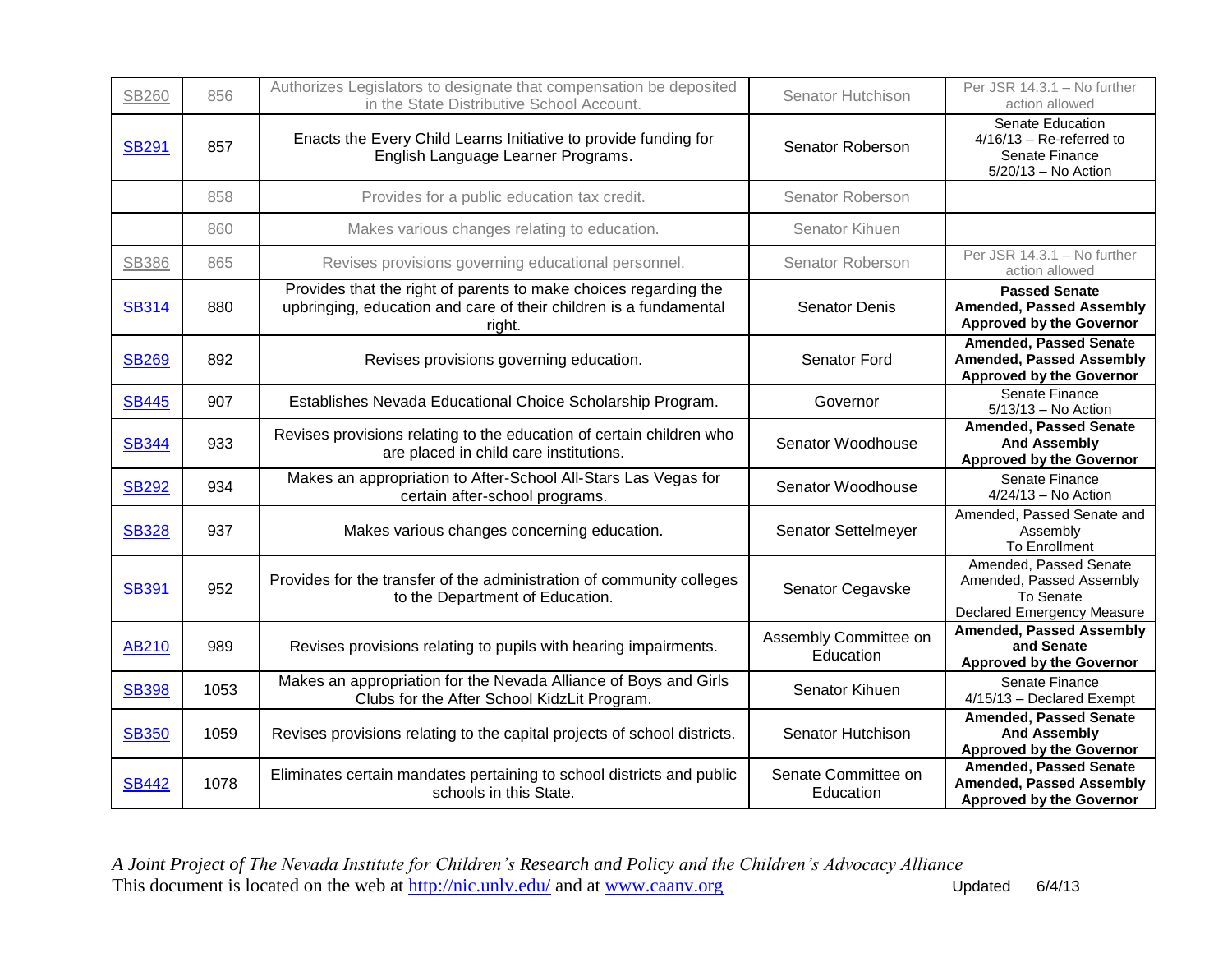| <b>SB443</b> | 1079 | Revises provisions governing charter schools.                                                                                                                                                       | Senate Committee on<br>Education                                       | <b>Passed Senate</b><br>Amended, Passed Assembly<br><b>Approved by the Governor</b>                           |
|--------------|------|-----------------------------------------------------------------------------------------------------------------------------------------------------------------------------------------------------|------------------------------------------------------------------------|---------------------------------------------------------------------------------------------------------------|
| <b>SB504</b> | 1099 | Revises provisions governing education.                                                                                                                                                             | Senate Committee on<br>Education                                       | <b>Amended, Passed Senate</b><br>and Assembly<br><b>Approved by the Governor</b>                              |
| <b>SB500</b> | 1100 | Creates the Task Force on K-12 Public Education Funding.                                                                                                                                            | Senate Committee on<br>Education                                       | Amended, Passed Senate and<br>Assembly<br>EXEMPT PER JSR 14.6.4(a)                                            |
| <b>SB467</b> | 1130 | Provides for the reorganization and consolidation of certain<br>educational programs and streamlines certain boards and councils<br>within the Department of Education.                             | Department of<br>Administration                                        | Amended, Passed Senate<br>Amended, Passed Assembly<br>Concurred In                                            |
| <b>SB455</b> | 1131 | Provides for the awarding of grants to school districts to establish or<br>expand programs for pupils who are English language learners.                                                            | Department of<br>Administration                                        | <b>Senate Education</b><br>$4/16/13$ - Re-referred to<br>Senate Finance<br>5/17/13 - Mentioned                |
| <b>SB481</b> | 1132 | Extends the temporary waiver from certain minimum expenditure<br>requirements for textbooks for school districts and the temporary<br>allowance for an increase in class sizes for grades $1 - 3$ . | Department of<br>Administration                                        | Amended, Passed Senate and<br>Assembly<br><b>To Enrollment</b>                                                |
| <b>SB471</b> | 1133 | Revises the provisions governing the Account for Charter Schools.                                                                                                                                   | Department of<br>Administration                                        | Amended, Passed Senate<br>To Assembly Ways and Means<br>5/18/13 - Mentioned                                   |
| <b>SB486</b> | 1178 | Makes an appropriation from the State General Fund to the<br>Department of Education for data system projects identified by the<br>P-16 Advisory Council.                                           | Department of<br>Administration                                        | Amended, Passed Senate and<br>Assembly<br><b>Declared Emergency Measure</b>                                   |
|              |      | <b>HEALTH</b>                                                                                                                                                                                       |                                                                        |                                                                                                               |
| <b>AB337</b> | 45   | SCR: Encourages school districts to develop programs to promote<br>fresh fruits and vegetables in schools.                                                                                          | Assemblywoman Carlton<br>(originally requested by<br>Senator Horsford) | <b>Passed Assembly and</b><br><b>Senate</b><br><b>Approved by the Governor</b>                                |
| <b>SB338</b> | 52   | Changes term "mental retardation" to "intellectual disability" in NRS.                                                                                                                              | Senator Cegavske                                                       | <b>Amended, Passed Senate</b><br><b>And Assembly</b><br><b>Approved by the Governor</b>                       |
| AB122        | 57   | Imposes a fee on sales by fast-food businesses of certain item of<br>prepared food.                                                                                                                 | Assemblyman Munford                                                    | Per JSR 14.3.1 - No further<br>action allowed                                                                 |
| <b>AB126</b> | 81   | Requires nutrition labeling in chain restaurants.                                                                                                                                                   | Assemblywoman Flores                                                   | <b>Amended, Passed Assembly</b><br><b>Amended, Passed Senate</b><br>Enrolled and delivered to the<br>Governor |
| <b>SB166</b> | 82   | Revises provisions governing the recovery of certain benefits paid<br>under the State Plan for Medicaid.                                                                                            | Senator Cegavske                                                       | Per JSR 14.3.1 - No further<br>action allowed                                                                 |
| <b>SB363</b> | 90   | Enacts provisions related to the prevention and control of diabetes.                                                                                                                                | Assemblyman Atkinson                                                   | Per JSR 14.3.1 - No further<br>action allowed                                                                 |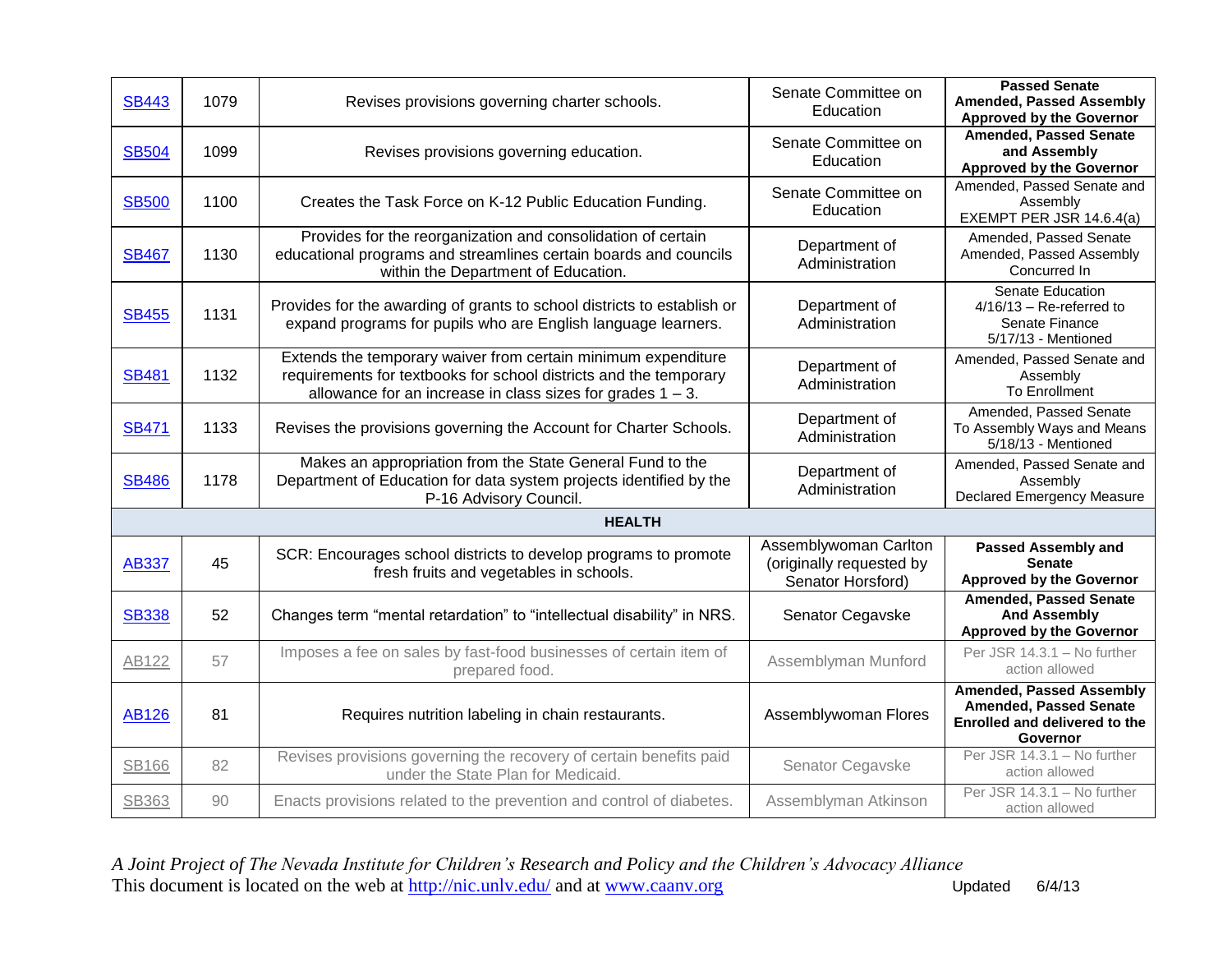| <b>SB448</b>    | 95  | Makes various changes concerning community health centers.                                                                                                                                                                               | Senate Committee on<br>Health and Human<br>Services                              | <b>Amended, Passed Senate</b><br><b>And Assembly</b><br><b>Approved by the Governor</b>             |
|-----------------|-----|------------------------------------------------------------------------------------------------------------------------------------------------------------------------------------------------------------------------------------------|----------------------------------------------------------------------------------|-----------------------------------------------------------------------------------------------------|
|                 | 96  | Makes various changes concerning the State Plan for Medicaid.                                                                                                                                                                            | Senate Committee on<br>Health and Human<br>Services                              |                                                                                                     |
| SB162           | 108 | Makes various changes concerning health care.                                                                                                                                                                                            | Senator Hardy                                                                    | Pursuant to JSR 14.3.4 - no<br>further action allowed                                               |
| <b>SB88</b>     | 109 | Makes various changes concerning insurance.                                                                                                                                                                                              | Senator Hardy                                                                    | Pursuant to JSR 14.3.3 - no<br>further action allowed                                               |
| <b>AB287</b>    | 163 | Authorizes the involuntary court-ordered admission of certain<br>persons with mental illness to programs of community-based or<br>outpatient services under certain circumstances.                                                       | Assemblyman Stewart                                                              | Amended, Passed Assembly<br>Amended, Passed Senate<br><b>To Enrollment</b>                          |
| AB255           | 191 | Provides for an audit concerning the use by the Department of<br>Health and Human Services of certain assessments paid by<br>counties to the Department.                                                                                 | Assemblyman Livermore                                                            | Passed Assembly and<br><b>Senate</b><br><b>Approved by the Governor</b>                             |
|                 | 221 | Revises provisions governing Medicaid.                                                                                                                                                                                                   | Assemblywoman<br>Mastroluca                                                      |                                                                                                     |
| <b>AB221</b>    | 232 | Requires the Director of the Department of Health and Human<br>Services to consider measures to revise the manner in which<br>payments are reviewed and made to providers under Medicaid and<br>the Children's Health Insurance Program. | Assemblywoman<br>Dondero Loop                                                    | <b>Amended, Passed Assembly</b><br>and Senate<br><b>Approved by the Governor</b>                    |
| <b>AB228</b>    | 245 | Authorizes certain providers of health care to provide voluntary<br>health care service in this State in association with certain<br>organizations.                                                                                      | Assemblyman Grady                                                                | Amended, Passed Assembly<br>and Senate<br><b>To Enrollment</b>                                      |
| SB <sub>3</sub> | 263 | Establishes a maximum amount counties may be required to pay for<br>long-term medical care for indigent persons.                                                                                                                         | <b>Mineral County</b>                                                            | Amended, Passed Senate<br>Amended, Passed Assembly<br>To Enrollment                                 |
| <b>AB28</b>     | 311 | Revises definition of "sentinel events" as used in the provisions<br>relating to health and safety of patients at certain medical facilities.                                                                                            | <b>Health Division-Health</b><br>and Human Services                              | <b>Passed Assembly and</b><br><b>Senate</b><br><b>Approved by the Governor</b>                      |
| <b>SB53</b>     | 312 | Makes various changes relating to vital statistics.                                                                                                                                                                                      | <b>Health Division-Health</b><br>and Human Services                              | <b>Passed Senate and</b><br><b>Assembly</b><br><b>Approved by the Governor</b>                      |
| AB <sub>8</sub> | 315 | Revises provisions governing the Division of Health Care Financing<br>and Policy and the Division of Welfare and Supportive Services of<br>the Department of Health and Human Services.                                                  | Welfare and Supportive<br>Services, Division of-<br>Health and Human<br>Services | <b>Amended, Passed Assembly</b><br><b>Amended, Passed Senate</b><br><b>Approved by the Governor</b> |
| <b>SB52</b>     | 374 | Requires the adoption of regulations to establish a student loan<br>program to assist unemployed persons in obtaining certain job-<br>related certifications and credentials.                                                            | <b>Employment, Training</b><br>and Rehabilitation,<br>Department of              | Per JSR 14.3.1 - No further<br>action allowed                                                       |
| <b>AB1</b>      | 392 | Provides for presumptive eligibility for Medicaid of certain applicants<br>for assistance under the Supplemental Security Income Program                                                                                                 | <b>Clark County</b>                                                              | Amended, Passed Assembly<br>and Senate                                                              |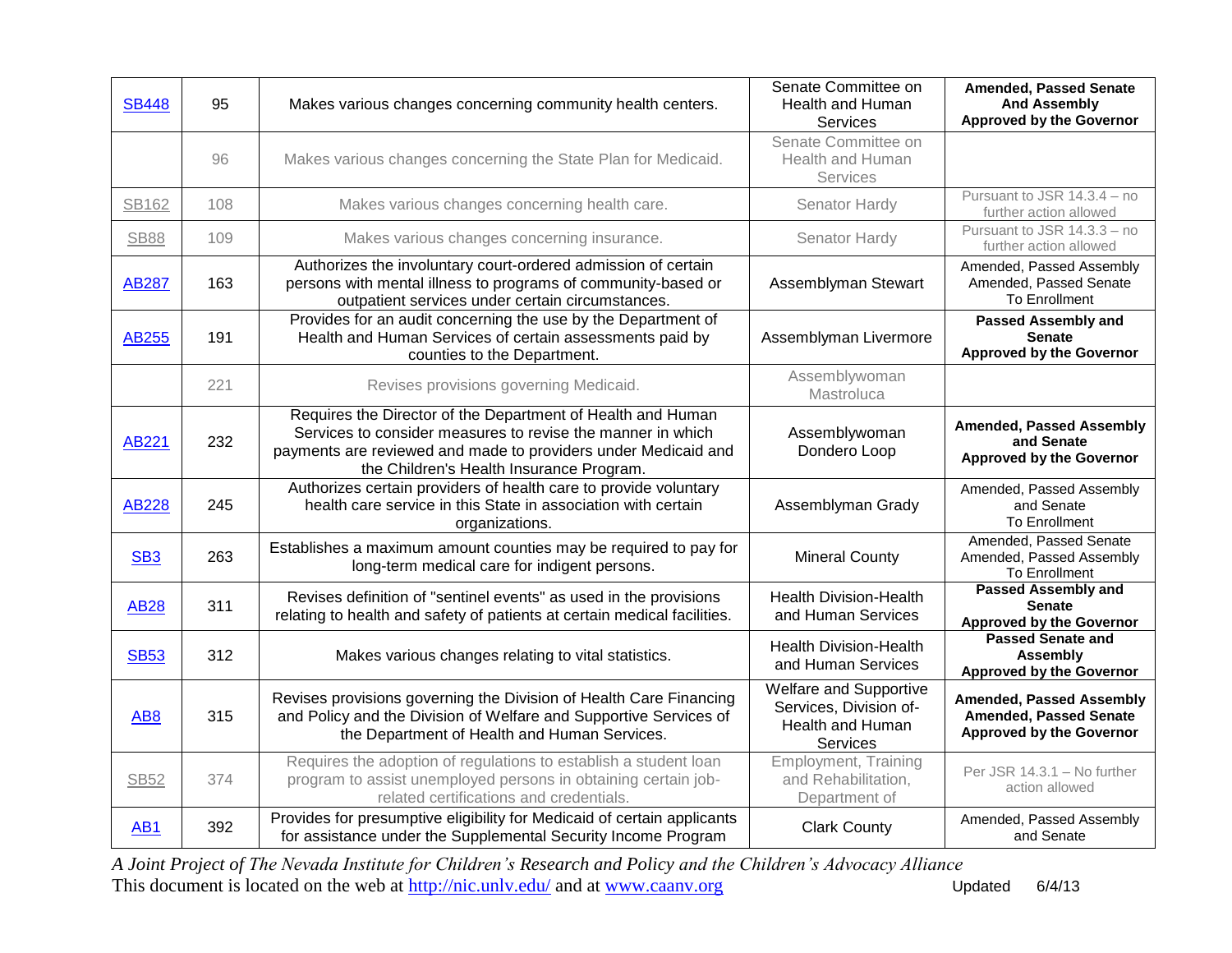|              |      | and provides that schedule of emergency Medicaid benefits for<br>Nevada Medicaid beneficiaries include dialysis that is provided to<br>stabilize patient with kidney failure.                                    |                                                           | <b>To Enrollment</b>                                                                                       |
|--------------|------|------------------------------------------------------------------------------------------------------------------------------------------------------------------------------------------------------------------|-----------------------------------------------------------|------------------------------------------------------------------------------------------------------------|
| <b>SB112</b> | 441  | Revises provisions relating to health care.                                                                                                                                                                      | <b>Senator Brower</b>                                     | Per JSR 14.3.4 - No further<br>action allowed                                                              |
| SCR4         | 507  | _CR: Encourages the Department of Health and Human Services<br>and the Insurance Commissioner to work with health care providers<br>and insurers to develop a patient-centered medical home model of<br>care.    | Legislative Committee on<br><b>Health Care</b>            | Senate - Be Adopted<br>Assembly - Be Adopted<br>Enrolled and delivered to<br>Secretary of State            |
|              | 513  | Authorizes schools and institutions of higher education to obtain and<br>administer epinephrine.                                                                                                                 | Legislative Committee on<br><b>Health Care</b>            |                                                                                                            |
| <b>SB92</b>  | 529  | Makes changes related to the healthcare of newborns.                                                                                                                                                             | Senate Committee on<br><b>Health &amp; Human Services</b> | Amended, Passed Senate<br>Amended, Passed Assembly<br>To Enrollment                                        |
| <b>SB70</b>  | 542  | Provides certain protections for employees who care for family<br>members.                                                                                                                                       | Senate Committee on<br>Health and Human<br>Services       | Per JSR 14.3.1 - No further<br>action allowed                                                              |
| AB369        | 819  | Revises provisions relating to coverage for autism spectrum<br>disorders in certain policies of health insurance and health care<br>plans.                                                                       | Assemblyman<br>Ohrenschall                                | Per JSR 14.3.1 - No further<br>action allowed                                                              |
| <b>SB320</b> | 831  | Revises provisions relating to medical care in schools.                                                                                                                                                          | Senator Hardy<br>Joint Requester: Senator<br>Denis        | Amended, Passed Senate<br>To Assembly<br><b>Declared Emergency Measure</b><br>Placed on Chief Clerk's Desk |
| <b>SB276</b> | 891  | Directs the Legislative Committee on Health Care to conduct an<br>interim study of the delivery of supported living services to recipients<br>of Medicaid.                                                       | Senator Cegavske                                          | Per JSR 14.3.4 - No further<br>action allowed                                                              |
| <b>SB359</b> | 906  | Revises the duties of the Silver State Health Insurance Exchange.                                                                                                                                                | Senate Minority Leader                                    | Per JSR 14.3.3 - No further<br>action allowed                                                              |
| <b>SB277</b> | 923  | Revises provisions relating to mental health. Revises provisions<br>relating to firearms.                                                                                                                        | Senator Kieckhefer                                        | Senate Health & Human<br>Services<br>$4/11/13$ - Amend, do pass                                            |
| <b>AB386</b> | 1022 | Establishes a pilot program for the administration of mental health<br>screenings to pupils enrolled in selected secondary schools in the<br>Clark County School District and the Washoe County School District. | Assemblywoman<br>Woodbury                                 | <b>Amended, Passed Assembly</b><br><b>Amended, Passed Senate</b><br><b>Approved by the Governor</b>        |
| AB372        | 1023 | Provides for the award of certain grants relating to the prevention<br>and treatment of substance abuse.                                                                                                         | Assemblywoman<br>Kirkpatrick                              | Per JSR 14.3.1 - No further<br>action allowed                                                              |
| AB230        | 1034 | Revises provisions governing a course of instruction on sexual<br>education.                                                                                                                                     | Assemblyman Bobzien                                       | Per JSR 14.3.4 - No further<br>action allowed                                                              |
|              | 1060 | Revises provisions relating to communicable diseases.                                                                                                                                                            | <b>Senator Parks</b>                                      |                                                                                                            |
| SB315        | 1066 | Revises provisions relating to health districts.                                                                                                                                                                 | <b>Senator Denis</b>                                      | Per JSR 14.3.4 - No further<br>action allowed                                                              |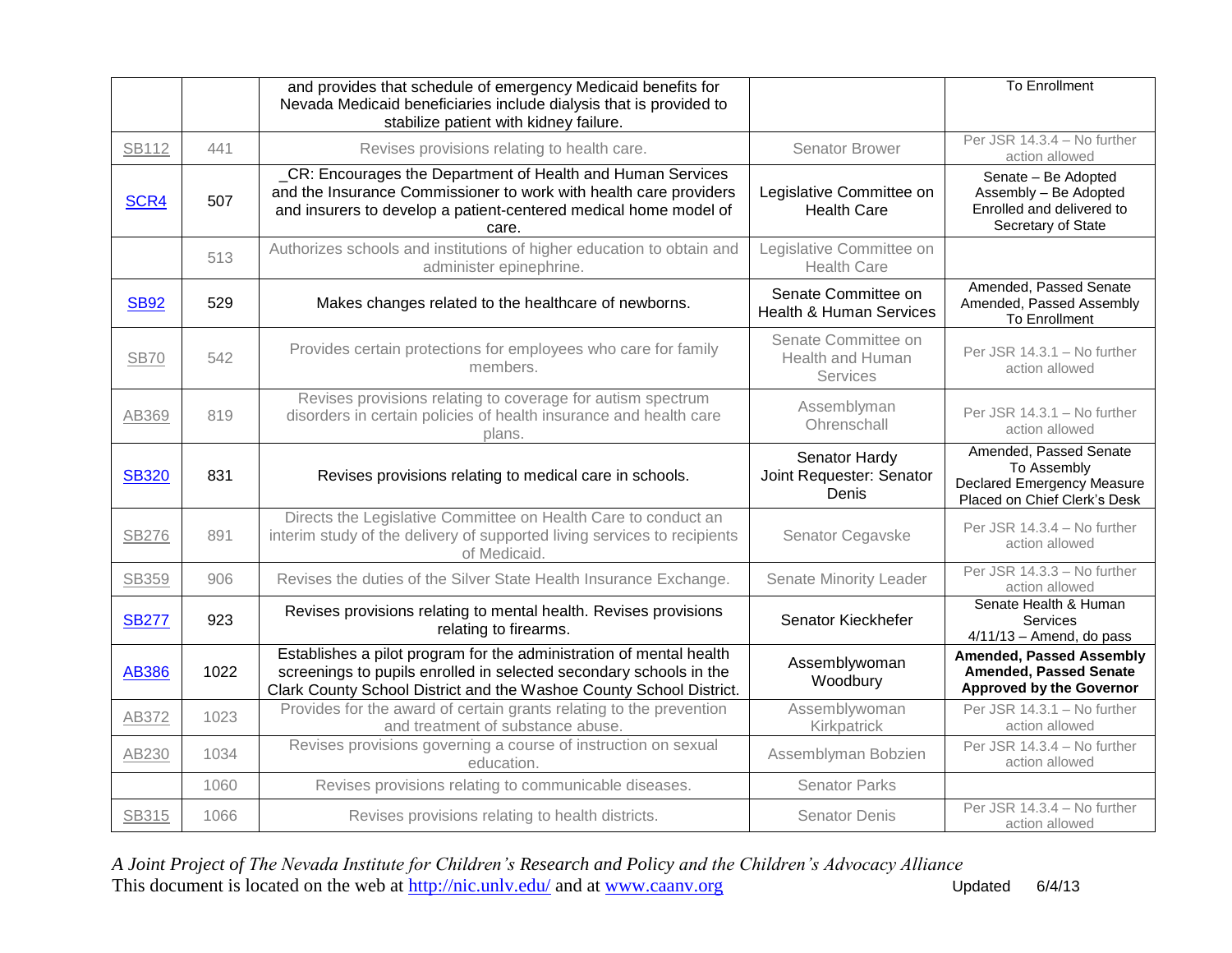| <b>SB450</b> | 1081                       | Revises the qualifications for certain district health officers.                                                                                                                                                                                                                                                                                                                                                     | Senate Committee on<br>Health and Human<br>Services               | Amended, Passed Senate<br>Amended, Passed Assembly<br><b>To Printer</b>          |  |  |
|--------------|----------------------------|----------------------------------------------------------------------------------------------------------------------------------------------------------------------------------------------------------------------------------------------------------------------------------------------------------------------------------------------------------------------------------------------------------------------|-------------------------------------------------------------------|----------------------------------------------------------------------------------|--|--|
| <b>AB488</b> | 1136                       | Transfers Developmental Services in the Division of Mental Health<br>and Developmental Services and the Early Intervention Services in<br>the Health Division to the Aging and Disability Services Division of<br>the Department of Health and Human Services and combines the<br>Health Division and the Division of Mental Health and<br>Developmental Services in the Department of Health and Human<br>Services. | Department of<br>Administration                                   | Amended, Passed Assembly<br>and Senate<br><b>To Enrollment</b>                   |  |  |
| <b>AB450</b> | 1140                       | Transfers the Children's Health Insurance Program from the Division<br>of Health Care Financing and Policy to the Division of Welfare and<br>Supportive Services in the Department of Health and Human<br>Services.                                                                                                                                                                                                  | Department of<br>Administration                                   | Assembly Ways & Means<br>$5/16/13$ - Not heard                                   |  |  |
| <b>SB501</b> | 1141                       | Makes various changes relating to substance abuse prevention and<br>treatment.                                                                                                                                                                                                                                                                                                                                       | Department of<br>Administration                                   | Amended, Passed Senate<br>To Assembly 6/3/13                                     |  |  |
| <b>SB454</b> | 1167                       | Makes various changes relating to the Silver State Health Insurance<br>Exchange.                                                                                                                                                                                                                                                                                                                                     | Department of<br>Administration                                   | Amended, Passed Senate<br>Assembly Commerce & Labor<br>5/29/13 - No Action       |  |  |
|              | <b>SAFETY AND SECURITY</b> |                                                                                                                                                                                                                                                                                                                                                                                                                      |                                                                   |                                                                                  |  |  |
| W            | 11                         | Revises provisions relating to the crime of holding another person in<br>involuntary servitude.                                                                                                                                                                                                                                                                                                                      | Assemblyman Hambrick                                              |                                                                                  |  |  |
| AB265        | 29                         | Revises provisions relating to the offense of sexual conduct between<br>certain employees of a school or volunteers at a school and a pupil.                                                                                                                                                                                                                                                                         | Assemblyman Livermore                                             | Per JSR 14.3.1 - No further<br>action allowed                                    |  |  |
| W            | 59                         | Revises provisions relating to sexual offenses against children.                                                                                                                                                                                                                                                                                                                                                     | Assemblyman Aizley                                                |                                                                                  |  |  |
| <b>AB93</b>  | 61                         | Makes various changes relating to background checks required to<br>be conducted by child care facilities.                                                                                                                                                                                                                                                                                                            | Legislative Committee on<br>Child Welfare & Juvenile<br>Justice   | Amended, Passed<br><b>Assembly and Senate</b><br><b>Approved by the Governor</b> |  |  |
| AB152        | 62                         | Makes various changes relating to sexually exploited children.                                                                                                                                                                                                                                                                                                                                                       | Legislative Committee on<br>Child Welfare and Juvenile<br>Justice | Per JSR 14.3.1 - No further<br>action allowed                                    |  |  |
| AB113        | 63                         | Establishes the crime of sex trafficking of a minor.                                                                                                                                                                                                                                                                                                                                                                 | Legislative Committee on<br>Child Welfare and Juvenile<br>Justice | Per JSR 14.3.2, no further<br>action allowed                                     |  |  |
|              | 150                        | Revises provisions governing sex offenders.                                                                                                                                                                                                                                                                                                                                                                          | Assemblyman Brooks                                                |                                                                                  |  |  |
| AB103        | 152                        | Revises provisions governing the duties of school police.                                                                                                                                                                                                                                                                                                                                                            | Assemblyman Carrillo                                              | Per JSR 14.3.2, no further<br>action allowed                                     |  |  |
| <b>SB258</b> | 192                        | Makes various changes concerning crimes against children.                                                                                                                                                                                                                                                                                                                                                            | Senator Brower                                                    | <b>Amended, Passed Senate</b><br>and Assembly<br><b>Approved by the Governor</b> |  |  |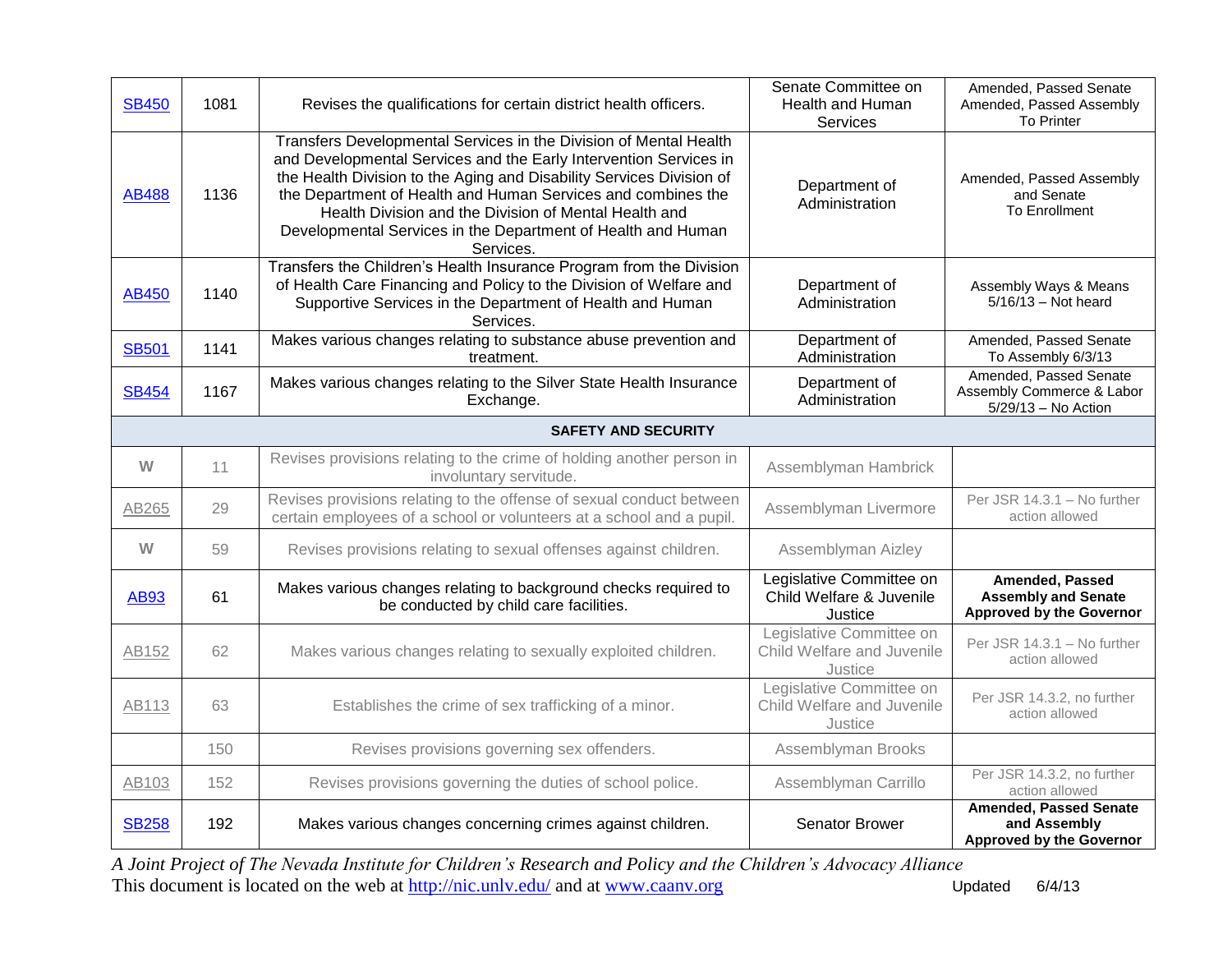| <b>SB26</b>  | 214  | Provides for creation of a statewide automated victim information<br>and notification service within the Office of the Attorney General.                       | <b>Attorney General</b>                                          | <b>Passed Senate and</b><br><b>Assembly</b><br><b>Approved by the Governor</b>          |
|--------------|------|----------------------------------------------------------------------------------------------------------------------------------------------------------------|------------------------------------------------------------------|-----------------------------------------------------------------------------------------|
| <b>AB29</b>  | 307  | Establishes an independent, multi-disciplinary suicide fatality review<br>committee.                                                                           | Department of Health and<br>Human Services,<br>Director's Office | Amended, Passed<br><b>Assembly and Senate</b><br><b>Approved by the Governor</b>        |
| AB56         | 336  | Revises penalty for unlawful sale of controlled or counterfeit<br>substance to minor.                                                                          | Public Safety, Department<br>of-Director's Office                | Per JSR 14.3.2, no further<br>action allowed                                            |
| <b>AB30</b>  | 344  | Revises provisions governing the Nevada Sex Offender Registry<br>notification website.                                                                         | Records and Technology<br>Division-Public Safety                 | <b>Amended, Passed</b><br><b>Assembly and Senate</b><br><b>Approved by the Governor</b> |
| <b>AB67</b>  | 403  | Establishes crime of sex trafficking of child or adults and includes<br>other related provisions.                                                              | <b>Attorney General</b>                                          | Amended, Passed Assembly<br>Amended, Passed Senate<br>To Enrollment                     |
| <b>SB115</b> | 474  | Makes various changes concerning safety equipment for minors.                                                                                                  | Senator Hardy                                                    | Per JSR 14.3.1 - No further<br>action allowed                                           |
| AB197        | 583  | Makes various changes to provisions governing sex offenders.                                                                                                   | Assemblyman Hambrick                                             | Per JSR 14.3.1 - No further<br>action allowed                                           |
| <b>AB154</b> | 611  | Revises provisions governing child death review teams.                                                                                                         | Assemblyman Eisen                                                | Amended, Passed<br><b>Assembly and Senate</b><br><b>Approved by the Governor</b>        |
| <b>AB145</b> | 662  | Makes various changes relating to pedestrian and bicycle safety.                                                                                               | Assemblyman Carrillo                                             | Amended, Passed Assembly<br>Amended, Passed Senate<br><b>To Enrollment</b>              |
| AB241        | 678  | Provides certain protections for sexually exploited children.                                                                                                  | Assemblyman Hambrick                                             | Per JSR 14.3.1 - No further<br>action allowed                                           |
| <b>AB338</b> | 679  | Provides certain protections and services for victims of human<br>trafficking.                                                                                 | Assemblyman Hambrick                                             | Passed Assembly<br>Amended, Passed Senate                                               |
| <b>AB311</b> | 715  | Revises provisions governing human trafficking.                                                                                                                | Assemblyman Sprinkle                                             | Amended, Passed Assembly<br>and Senate<br>To Enrollment                                 |
| <b>AB146</b> | 752  | Revises provisions governing servitude of a minor.                                                                                                             | Assemblyman Horne                                                | <b>Amended, Passed</b><br><b>Assembly and Senate</b><br><b>Approved by the Governor</b> |
| <b>SB382</b> | 868  | Revises provisions relating to school bus fire safety standards.                                                                                               | <b>Senator Parks</b>                                             | <b>Passed Assembly and</b><br><b>Senate</b><br><b>Approved by the Governor</b>          |
| W            | 1036 | Enacts "Erin's Law" to promote the prevention of child sexual abuse<br>by including age-appropriate information on the topic in public<br>schools' curriculum. | Senator Hammond                                                  |                                                                                         |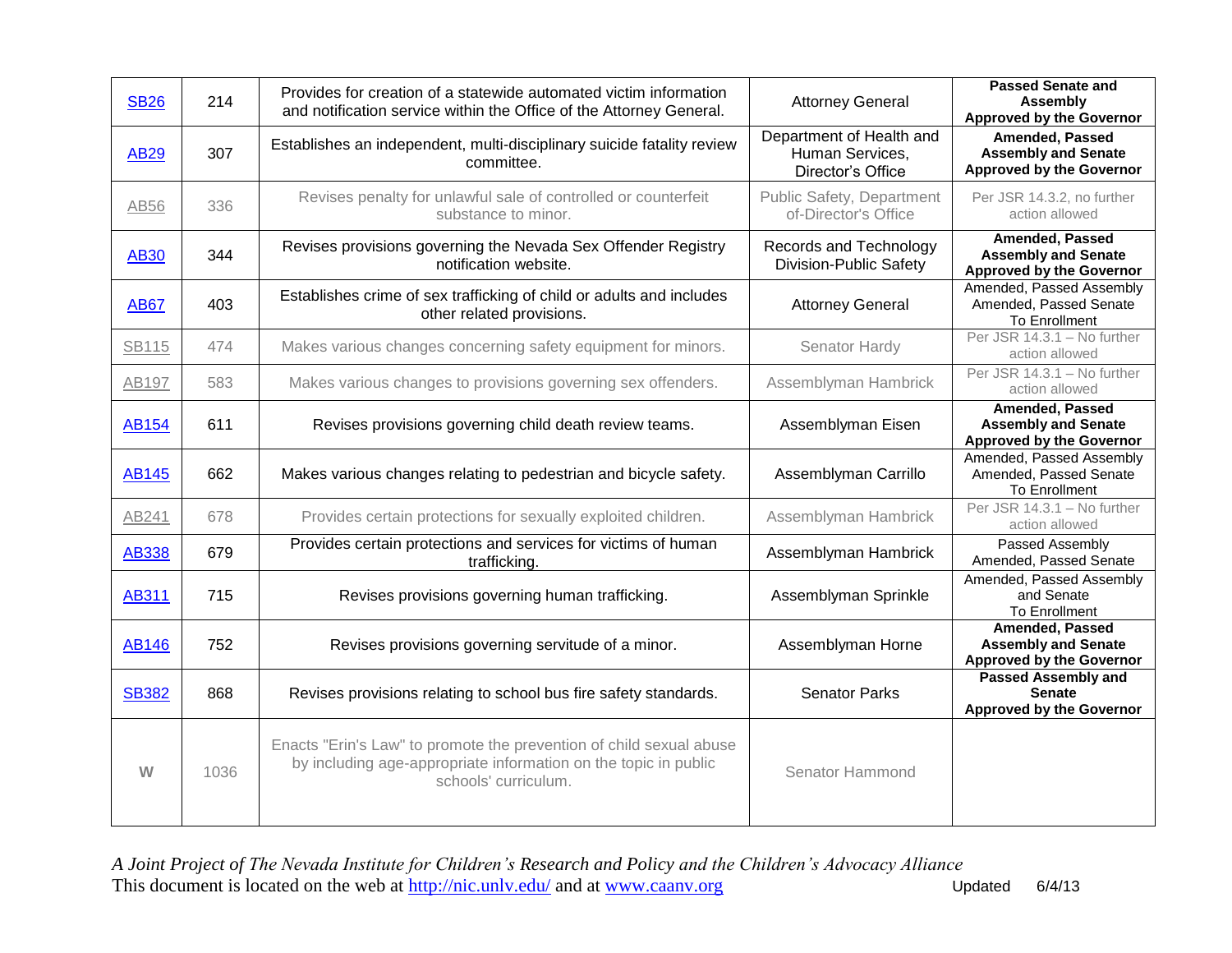| <b>JUVENILE JUSTICE</b> |              |                                                                                                                                                                                       |                                                                                                                 |                                                                                                 |  |  |  |
|-------------------------|--------------|---------------------------------------------------------------------------------------------------------------------------------------------------------------------------------------|-----------------------------------------------------------------------------------------------------------------|-------------------------------------------------------------------------------------------------|--|--|--|
| AB202                   | 64           | Revises various provisions relating to juveniles charged as adults for<br>committing certain crimes.                                                                                  | Legislative Committee on<br>Child Welfare & Juvenile<br>Justice                                                 | Amended, Passed Assembly<br>Amended, Passed Senate<br>To Printer                                |  |  |  |
| <b>SB237</b>            | 71           | Revises provisions relating to graffiti.                                                                                                                                              | Senate Committee on<br>Judiciary                                                                                | Amended, Passed Senate<br>and Assembly<br>To Enrollment                                         |  |  |  |
| <b>SB427</b>            | 72           | Revises provisions governing bullying.                                                                                                                                                | Senate Committee on<br>Judiciary                                                                                | <b>Amended, Passed Senate</b><br>Amended, Passed<br>Assembly<br><b>Approved by the Governor</b> |  |  |  |
| <b>AB82</b>             | 78           | Revises provisions governing evidence in certain juvenile court<br>proceedings.                                                                                                       | Assemblyman Frierson                                                                                            | Amended, Passed<br><b>Assembly and Senate</b><br><b>Approved by the Governor</b>                |  |  |  |
| <b>SB108</b>            | 518          | Revises provisions governing juvenile justice.                                                                                                                                        | Senate Committee on<br>Judiciary; On behalf of the<br><b>Commission on Statewide</b><br>Juvenile Justice Reform | <b>Amended, Passed Senate</b><br>and Assembly<br><b>Approved by the Governor</b>                |  |  |  |
| <b>SB107</b>            | 519          | Makes changes to provisions governing juvenile justice.                                                                                                                               | Senate Committee on<br>Judiciary                                                                                | Amended, Passed Senate<br>Amended, Passed Assembly<br><b>To Enrollment</b>                      |  |  |  |
|                         | 705          | Revises provisions relating to education for children in detention<br>facilities.                                                                                                     | Senator Spearman                                                                                                |                                                                                                 |  |  |  |
| <b>AB217</b>            | 993          | Revises provisions governing criminal background checks for<br>applicants for employment with a department of juvenile justice or an<br>agency which provides child welfare services. | Assembly Committee on<br>Judiciary                                                                              | Amended, Passed<br><b>Assembly and Senate</b><br><b>Approved by the Governor</b>                |  |  |  |
| <b>OTHER</b>            |              |                                                                                                                                                                                       |                                                                                                                 |                                                                                                 |  |  |  |
| AB280                   | $\mathcal G$ | Revises provisions governing certain sexual crimes involving minors.                                                                                                                  | Assemblyman Hambrick                                                                                            | Per JSR 14.3.1 - No further<br>action allowed                                                   |  |  |  |
| <b>AB89</b>             | 28           | Authorizes the formation of benefit corporations.                                                                                                                                     | Assemblyman Bobzien                                                                                             | <b>Passed Assembly and</b><br><b>Senate</b><br><b>Approved by the Governor</b>                  |  |  |  |
|                         | 132          | Revises provisions concerning government efficiency.                                                                                                                                  | Assemblyman Anderson                                                                                            |                                                                                                 |  |  |  |
| SB195                   | 149          | Enacts the Parent Empowerment Law.                                                                                                                                                    | Senator Roberson                                                                                                | Per JSR 14.3.1 - No further<br>action allowed                                                   |  |  |  |
| AB253                   | 165          | Requires reports of federal revenues received by state agencies,<br>institutions of higher education, school districts and charter schools.                                           | Assemblyman Hansen                                                                                              | Per JSR 14.3.1 - No further<br>action allowed                                                   |  |  |  |
| <b>AB358</b>            | 171          | Enacts the Uniform Deployed Parents Custody and Visitation Act.                                                                                                                       | Assemblyman Ohrenschall                                                                                         | <b>Amended, Passed</b><br><b>Assembly</b><br>and Senate<br><b>Approved by the Governor</b>      |  |  |  |